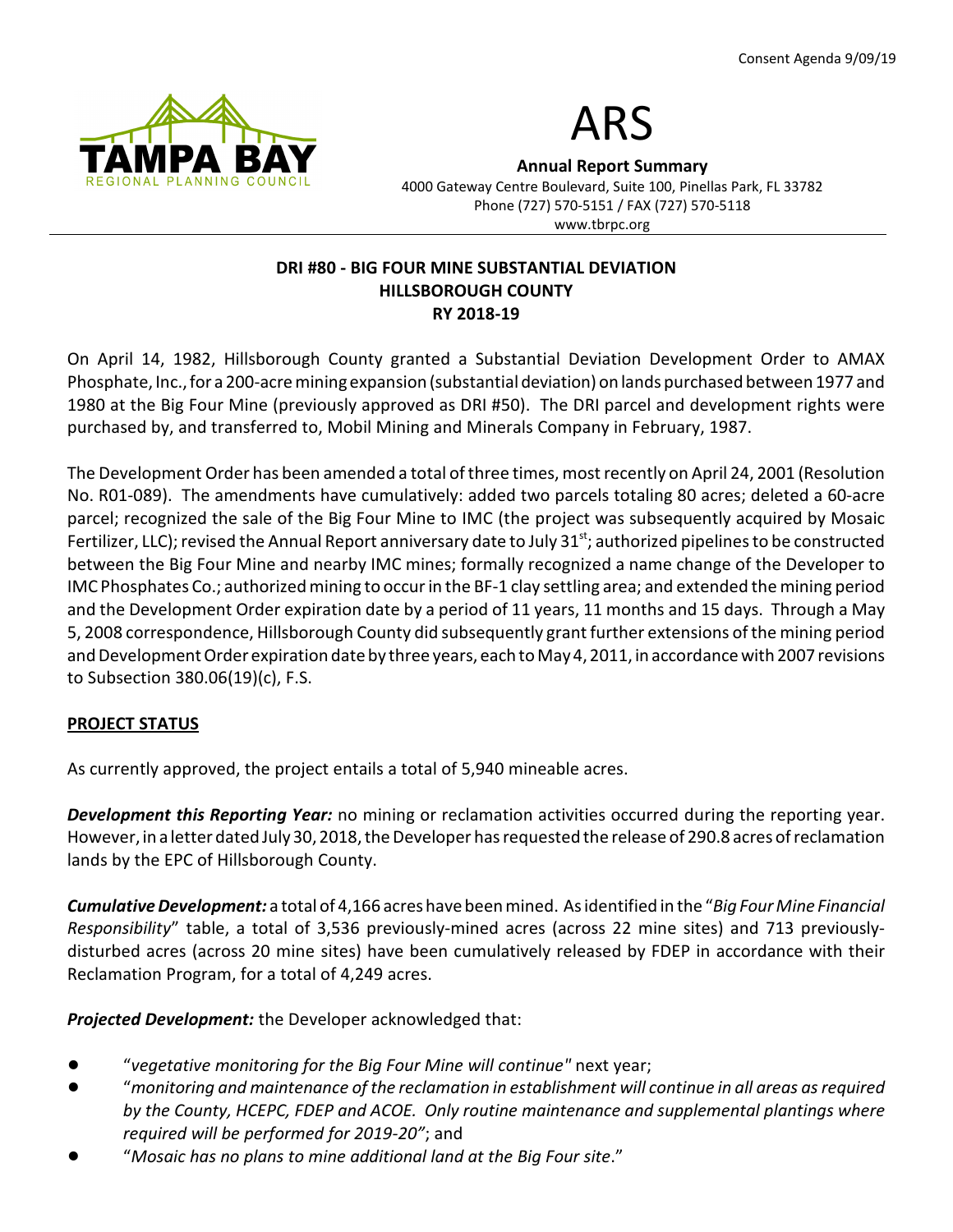### SUMMARY OF DEVELOPMENT ORDER CONDITIONS

- 1. The Big Four Mine's Consumptive Use Permit previously issued by the Southwest Florida Water Management District (SWFWMD) allowed for deep well pumping of 6.37 million gallons per day (mgd). The permit volume was reduced to 3.0 mgd in 1997. In lieu of renewing the permit independently, the SWFWMD previously added the 3.0 mgd of water to the overall IMC Water Use Plan.
- 2. The Developer has identified that all required monitoring programs continue to be instituted with results provided to the appropriate agencies. A summary of the following monitoring results have been included in the RY 2018-19 Annual Report: daily Rainfall monitoring (from SE Hillsborough No. 1 & Kingsford West rain gauges), monthly Surface Water Quality monitoring (conducted at the following locations - South Prong of the Alafia River @ W. Bethlehem Road Bridge, South Prong of the Alafia River @ Lonesome Mine Road, South Prong of the Alafia River @ Thatcher Road, Hall's Branch @ Virgil Hall Road, Lake Branch @ Lonesome Mine Road, Upper Lake Branch, Hurrah Creek @ Hiscock Road Bridge, Hurrah Creek @ CR672, Upper Boggy Branch and Boggy Branch), and monthly Surficial Water Table monitoring (of Locations MFC-1169, MFC-1172, MFC-1177, MFC-1321, MFC-1322 & MKF-RG13).

The 2018-19 Annual Report included reference to a renewed request by Mosaic to "cease monitoring of all environmental locations (surface water and piezometers) that are within or adjacent to the Big Four Mine footprint under both the DRI #80 [Big Four Mine] and DRI 263 [i.e. Hillsborough County Mine Consolidation S/D DRI] environmental monitoring programs." The request was based on the premise that all mining and reclamation activities have been completed at the Big Four Mine and "surface water quality under the Big Four Mine/DRI 263 monitoring requirements has remained consistent through mining and reclamation." On behalf of Hillsborough County and in response to the request, John Michael Stevenson (Sr. Hydrologist) had transmitted an e-mail dated April 12, 2018 approving "the temporary cessation of the groundwater and [the following] surface water stations" [Upper Lake Branch, Lake Branch @ Lonesome Mine Rd., South Prong Alafia River @ W. Bethlehem Road Bridge, South Prong of the Alafia River @ Lonesome Mine Road, Upper Boggy Branch, Boggy Branch and Piezometer Nos. 1169, 1172, 1177, 1321 & 1322 ] until "initiation and completion of the stream crossing removal and final reclamation within Big Four Mine." However, the temporary cessation was subsequently superceded by a March 5, 2019 e-mail in which Hillsborough County has requested that monitoring be resumed at the named locations.

- 3. As previously reported, the SWFWMD and Hillsborough County accepted the Developer's 1983 study of the 25-year floodplain of the Alafia River South Prong in lieu of the requirements of Condition III.B. No mining shall occur within the 25-year floodplain of the Alafia River and tributaries (Condition III.B.1). The land comprising the 25-year floodplain of the South Prong of the Alafia River shall be dedicated to the County at the end of the mine life (Condition #6/DRI 75-13).
- 4. The Financial Responsibility Statement was included in the Annual Report, as required. The Developer estimated their total financial liability through July 1, 2019 to be \$130,207 and projected their liability through June 30, 2020 to remain the same.

### DEVELOPER OF RECORD

Mosaic Fertilizer LLC, Attention: Russell Schweiss, 13830 Circa Crossing Drive, Lithia, FL 33547 is the firm responsible for adhering to the conditions of the Development Order.